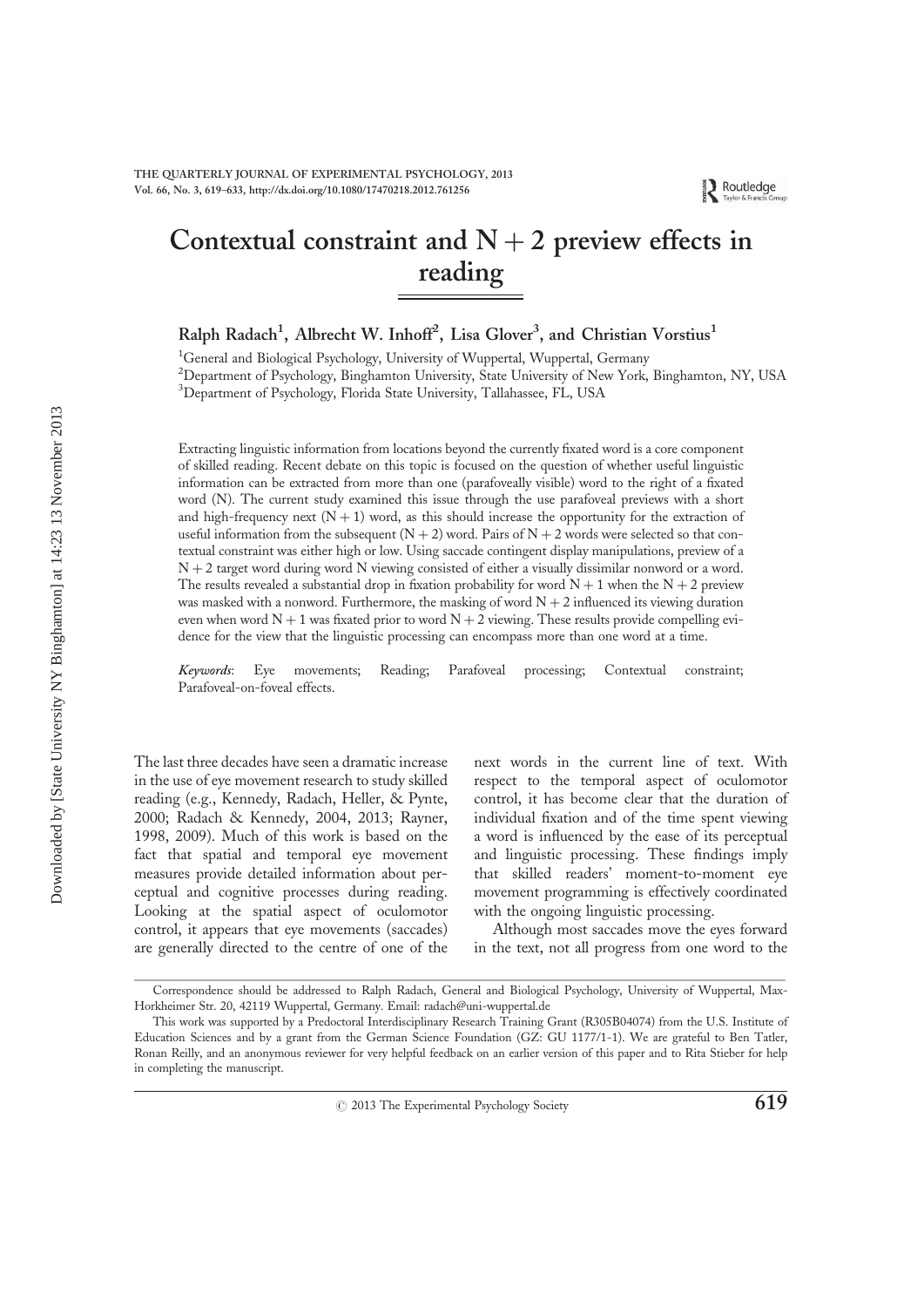next. Instead, some words are fixated more than once, others are skipped over. Short, high-frequency words are rarely refixated and are frequently skipped, with skipping rates of over 50% for threeletter, high-frequency words (Brysbaert, Drieghe, & Vitu, 2005). These high skipping rates indicate that the processing of a word need not coincide with its fixation, and there is converging evidence according to which readers routinely obtain useful visual and linguistic information from the fixated word (N) and also from the next (parafoveally visible) word  $N + 1$ . Parafoveally obtained word  $N + 1$  information is used for the coordination of word recognition and saccade programming, so that it influences the likelihood with which word  $N + 1$  is skipped and its viewing duration when it is fixated (see Rayner, 1998, 2009, for detailed reviews).

Theoretical accounts regarding the relationship between parafoveal information extraction and eye movement programming differ primarily along two dimensions: the extent to which eye movement programming is subject to cognitive rather than visuomotor control, and the extent to which word processing during reading fixations is either strictly serial or, to a limited extent, parallel (see Kliegl, Nuthmann, & Engbert, 2006; Radach, Reilly, & Inhoff, 2007; Reichle, Rayner, & Pollatsek, 2003, for detailed discussions).

Serial attention shift (SAS) models, in particular the E-Z Reader model (Reichle, Pollatsek, Fisher, & Rayner, 1998), assume that the linguistic processing of words requires the allocation of visual attention. Following Posner (1978; Posner, Snyder, & Davidson, 1980), attention is considered a spotlight that confines lexical processing to one word at a time during reading, where successful recognition of one word further results in the shifting of the spotlight to the next word in the text. In the E-Z Reader model, saccade programming and attention shifting are dissociated, though both are controlled by the strictly serial recognition of individually attended words. Specifically, the model assumes that saccadic eye movement programming from word N to  $N + 1$  is triggered at the end of an initial (L1) stage of word N processing, often referred to as a familiarity check, and

that a corresponding shift of attention is assumed to occur after a final stage of N processing, L2, has been completed. Because saccade programming typically requires more time than completion of L2, the spotlight of attention will be shifted to the next word  $(N + 1)$  before the corresponding saccade is executed (saccade programming involves a modifiable/labile and committed/nonlabile stage in the model). Whenever attention reaches  $N + 1$  before a corresponding saccade is executed, lexical processing of word  $N + 1$  will begin before it is fixated, and an  $N + 1$  preview benefit will be obtained when the word is subsequently fixated.

Oculomotor responding can be different when the processing of word N and of parafoveal word  $N + 1$  is particularly effective. When the L2 processing of fixated word N takes relatively little time—that is, when a shift of attention to  $N + 1$ can occur relatively quickly after the onset of saccade programming—and when parafoveal L1 processing of word  $N+1$  can be completed before the programming of a saccade to  $N+1$ reaches its nonlabile stage, then the saccade to  $N+1$  will be cancelled. A new saccade is programmed that skips  $N + 1$  and directs the eyes to the following word  $(N + 2)$  instead.

Based on the idea of a spatially variable gradient of processing resources (LaBerge & Brown, 1989), processing gradient (PG) models offer a theoretical alternative, as these models assume that the fixated word and spatially adjacent words can be attended and processed simultaneously (e.g., Engbert, Longtin, & Kliegl, 2002; Reilly & Radach, 2006). The degree to which the processing of neighbouring words is assumed to overlap in time and space can vary, creating a space of solutions ranging from massive to very limited parallel processing (Engbert, Nuthmann, Richter, & Kliegl, 2005). The basic idea can be demonstrated using one PG implementation, the Glenmore model, proposed by Reilly and Radach (2003). These authors suggest that letter-level information is acquired in parallel from words within the perceptual span and can thus encompass one or more than one word at any point in time, at a rate determined by eccentricity. Letter-perception-based activation will increase until a lexical match is found, which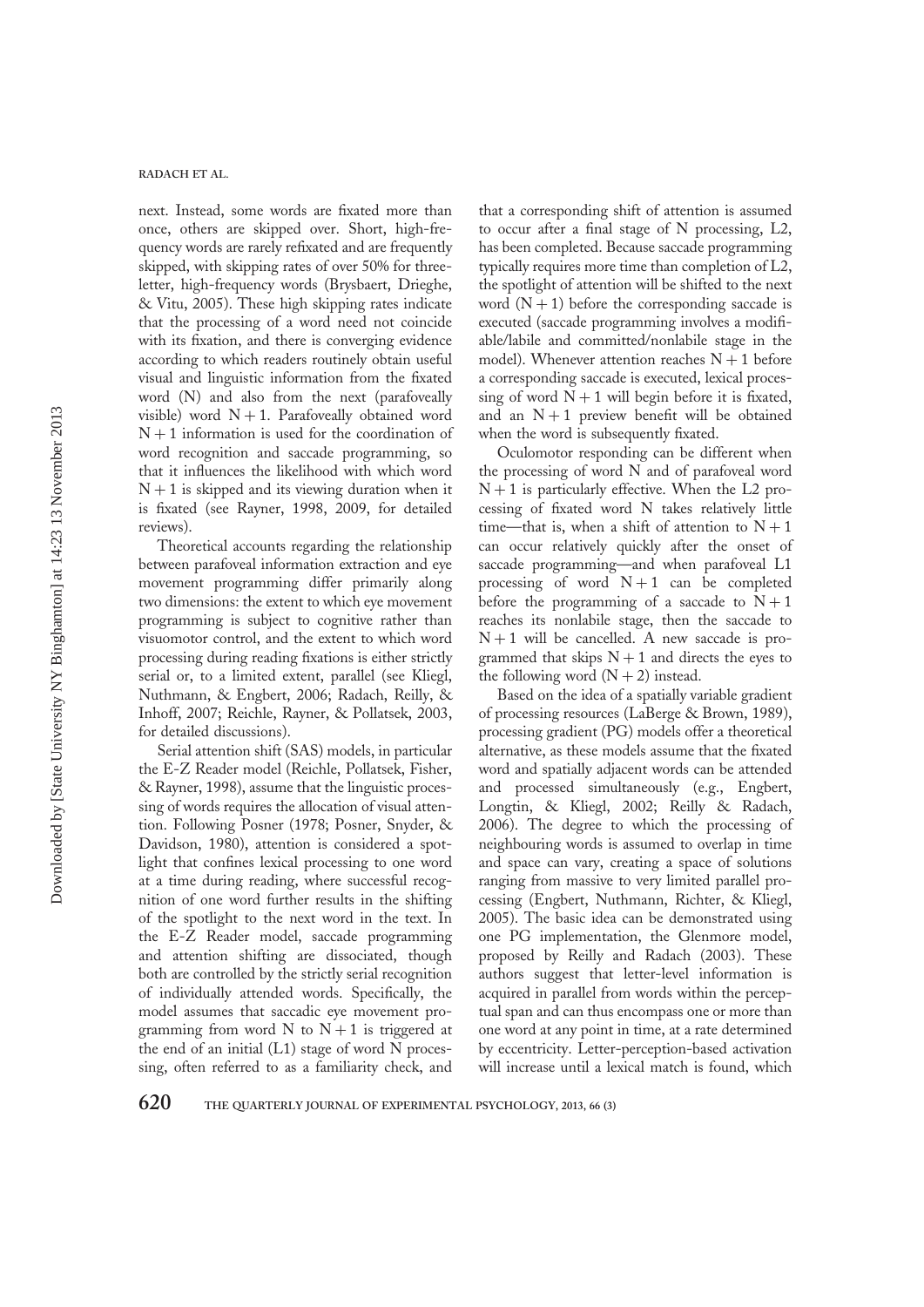will occur, for instance, earlier for high-frequency than for low-frequency words. The dynamics of activation are transmitted to a saliency map, where word locations are represented as potential saccade targets. The global level of activation is also transferred to a fixate centre, where the time of triggering the next saccade is determined, with saccades always moving to the word location with highest level of activation. This will, in most cases, be either the next  $(N + 1)$  word or the following  $(N + 2)$  word in the text (see Reilly & Radach, 2006, for details).

A widely used means to study visual–spatial and linguistic aspects of parafoveal information acquisition use is the boundary technique (Rayner, 1975). In most studies utilizing this technique, the parafoveal preview of a word  $N+1$  provides different types of useful  $N + 1$  information until word N is fixated, and the intact  $N + 1$  word is shown when the eyes move from N to  $N + 1$ . The time spent viewing the intact word  $N + 1$ can then be examined as a function of previously available preview types, and a typical finding is that  $N + 1$  viewing durations are shorter and that  $N+1$  skipping is more common when the preview revealed useful spatial and linguistic information, findings that are accommodated with equal success by the strictly serial spotlight assumption of SAS models such as the E-Z Reader and by the parallel word processing assumption of PG models. The two assumptions make different predictions, however, regarding the effect of  $N + 2$ previews during word  $\overline{N}$  and  $\overline{N} + 1$  viewing.

Rayner, Juhasz, and Brown (2007) were the first to examine whether a parafoveal preview benefit can be obtained from a preview of word  $N + 2$ , arguing that in sequential attention shift models like the E-Z Reader model, "lexical processing is generally restricted to the currently fixated word and the word to the right of fixation (p. 230)". Acquisition of linguistic information from  $N + 2$ —before the eyes move out of word N—would require the completion of the L2 processing of word N, the completion of L1 and L2 processing of word  $N + 1$ , and some L1 processing of word  $N + 2$ . For this to occur, the L2 processing of word N and the full recognition of  $N + 1$  would

have to be exceedingly efficient. In PG models, by contrast,  $N + 2$  processing should be common if linguistic processing was often distributed over more than two words. Consistent with the serial attention shift models, Rayner et al. (2007) reported virtually no benefit of  $N + 2$  previews on subsequent  $N + 2$  viewing when N and  $N + 2$ words could be relatively long, as occurred in Experiment 1, and when they were short, as occurred in Experiment 2. Similarly, Angele, Slattery, Yang, Kliegl, and Rayner (2008) did not find any evidence for  $N + 2$  preview effects when  $N+1$  were four-letter words or longer. Moreover, Angele and Rayner (2011) did not obtain lexical  $N + 2$  preview effects, even when  $N + 1$  consisted of the word "the", a short functor word with the highest word frequency count in the English language. With Chinese text, Yang, Rayner, Li, and Wang (2012) showed that a  $N +$ 2 word preview did not yield a benefit when the intervening  $N+1$  single-character word had a low frequency of occurrence.

Other work revealed, however, effects of  $N + 2$ previews, on either subsequent word  $N+1$  or  $N + 2$  viewing, when the  $N + 1$  word was short and common. Using three-letter  $N+1$  words, Kliegl, Risse, and Laubrock (2007) obtained effects of  $N + 2$  previews on  $N + 1$  viewing with German materials. Glover, Vorstius, and Radach (in press), reported  $N + 2$  preview benefits when  $N + 1$  words were high-frequency three-letter adjectives, and  $N + 2$  words were high-frequency nouns. Furthermore, Yang, Wang, Xu, and Rayner (2009) obtained benefits from  $N + 2$ Chinese character previews when the  $N + 1$  character was a high-frequency function word. Although these results are problematic for serial attention shift models, Rayner et al. (2007) noted that  $N +$ 2 preview benefits are possible when  $N + 1$  words are short. Under favourable linguistic processing conditions—for example, when words are short and common, and when contextual constraints are high, the time line of L1 and L2 processing can approximate zero in serial attention shift models, and processing conditions can be established within which  $N + 2$  preview effects can be accommodated (see Balota, Pollatsek, & Rayner, 1985,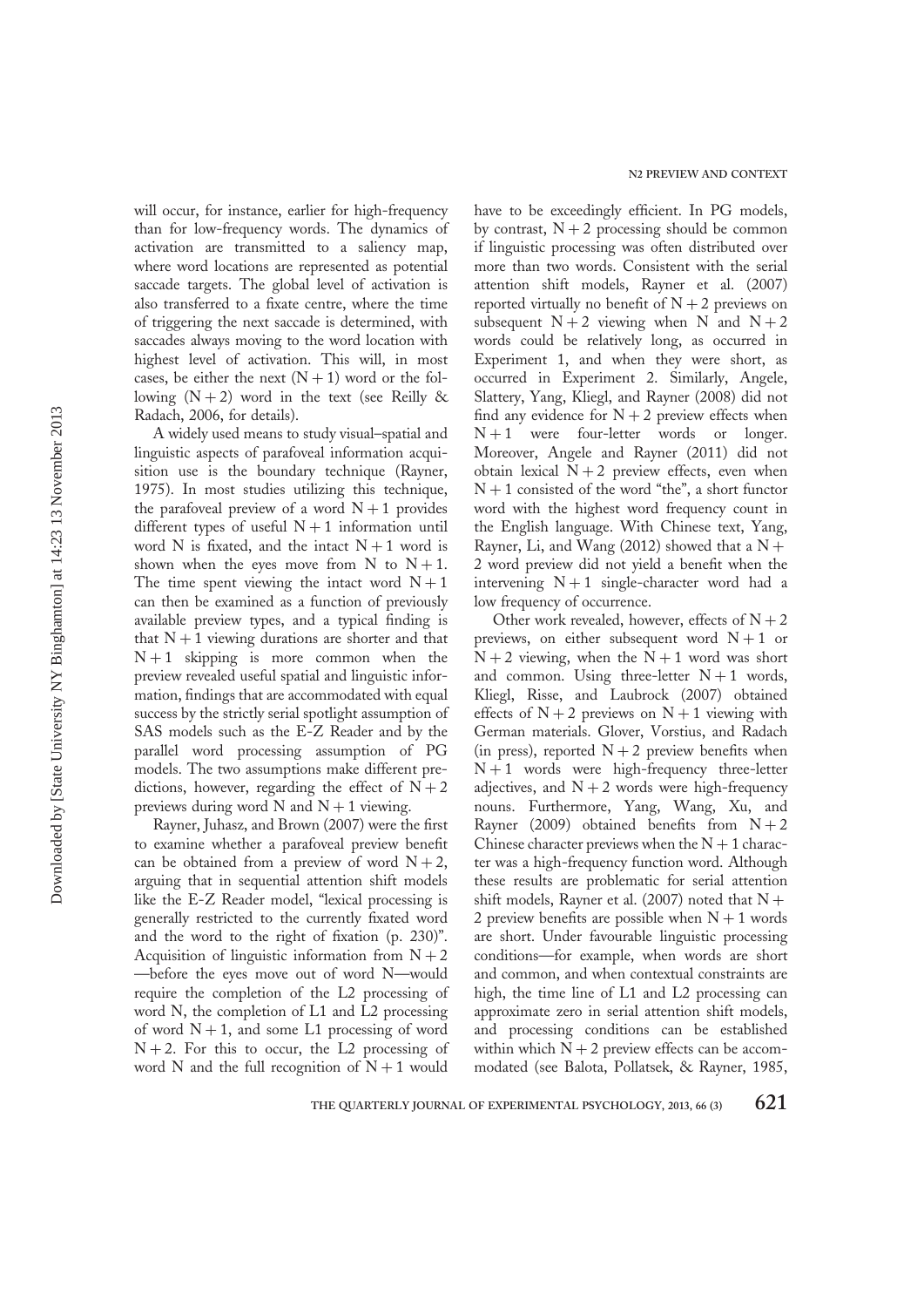for a demonstration of effects of contextual constraint on parafoveal word processing). Furthermore, following Rayner, White, Kambe, Miller, and Liversedge (2003), it could be argued that the effect of  $N+2$  previews on  $N+1$ viewing durations in Kliegl et al.'s (2007) study might have been due to mislocated fixations—that is, the eyes were directed at  $N + 2$  but landed on  $N + 1$  instead.

If the spotlight of attention encompassed one word a time, as suggested by SAS models, then the likelihood with which useful linguistic information can be obtained from  $N + 2$  must decrease rapidly with increases in the recognition duration of word  $N + 1$ . That is, when the recognition of  $N +$ 1 is relatively short so that it can be skipped, attention may reach  $N + 2$  prior to the skipping saccade, and useful information may be obtained from a  $N + 2$  preview (see Angele & Rayner, 2011, for a recent discussion). However, no information should be obtained from  $N + 2$  when  $N + 1$  recognition is too slow for  $N + 1$  skipping. Furthermore, in a strictly serial word processing scheme, processing of  $N + 2$  previews cannot act forward and influence the viewing of word  $N+1$ . Precisely these effects were obtained in the current study.

## Method

## Participants

Thirty-six students of the Florida State University participated in a 45-min session in exchange for experimental credits in their Introduction to Psychology course. They were all native English speakers and had normal or corrected-to-normal vision via glasses or soft contact lenses. Participants were naïve as to the purpose of the experiment. Their mean age was 20.2 years, with 56% of the sample being female.

#### Apparatus

The sentences were displayed, one at a time, in black on a light-grey background using a 21′′ IIyama CRT monitor with a display resolution of  $1,024 \times 768$  pixels, running at 150-Hz refresh rate. Regular Courier-type font 12 was used, and the viewing distance between each reader's eyes

and the monitor was set to approximately 60 cm. At this distance, each letter subtended 0.33˚ of visual angle laterally. Viewing was binocular but eye movements were recorded from the right eye only using an EyeLink 1000 eye tracking system (SR Research, Mississauga, Ontario, Canada) sampling at a rate of 1000 Hz. Heads were positioned on a chin rest to minimize head movements. Relative accuracy of measurement was in the order of 0.02°; absolute accuracy was maintained at less than one character width via calibration and validation routines (McConkie, 1981).

## Procedure and materials

Participants were asked to read the sentences for comprehension while their eye movements were monitored. Before trials began, the accuracy of the eye tracker was checked and recalibrated, if necessary. After each sentence, the participants were instructed to press a button to continue or to respond to questions. Prior to the experimental session, participants were administered a standard vision test routine (Stereo Optical Model 5000 Vision Tester), and following the experimental session a standardized test of reading ability was administered (e.g., Woodcock Reading Mastery Test) to gain information on their level of reading ability. This information ensured that the participants did not have visual acuity limitations or general reading difficulties.

The materials consisted of 6 practice and 96 experimental sentences. In addition there were a total of 18 multiple-choice questions randomly distributed over the set of experimental sentences. These questions ensured that reading for comprehension took place. The criterion for inclusion was the correct answering of at least 14 of the 18 (fairly easy) comprehension questions. Two  $N + 2$ variables were manipulated, predictability and preview, with two and three levels, respectively, and six lists were used to counterbalance these conditions across the experimental sentences (see Table 1 for a sentence frame example that was used in the experiment). For each sentence frame, two  $N + 2$  words with identical length and grammatical role were selected, one that was highly predictable given prior context and one whose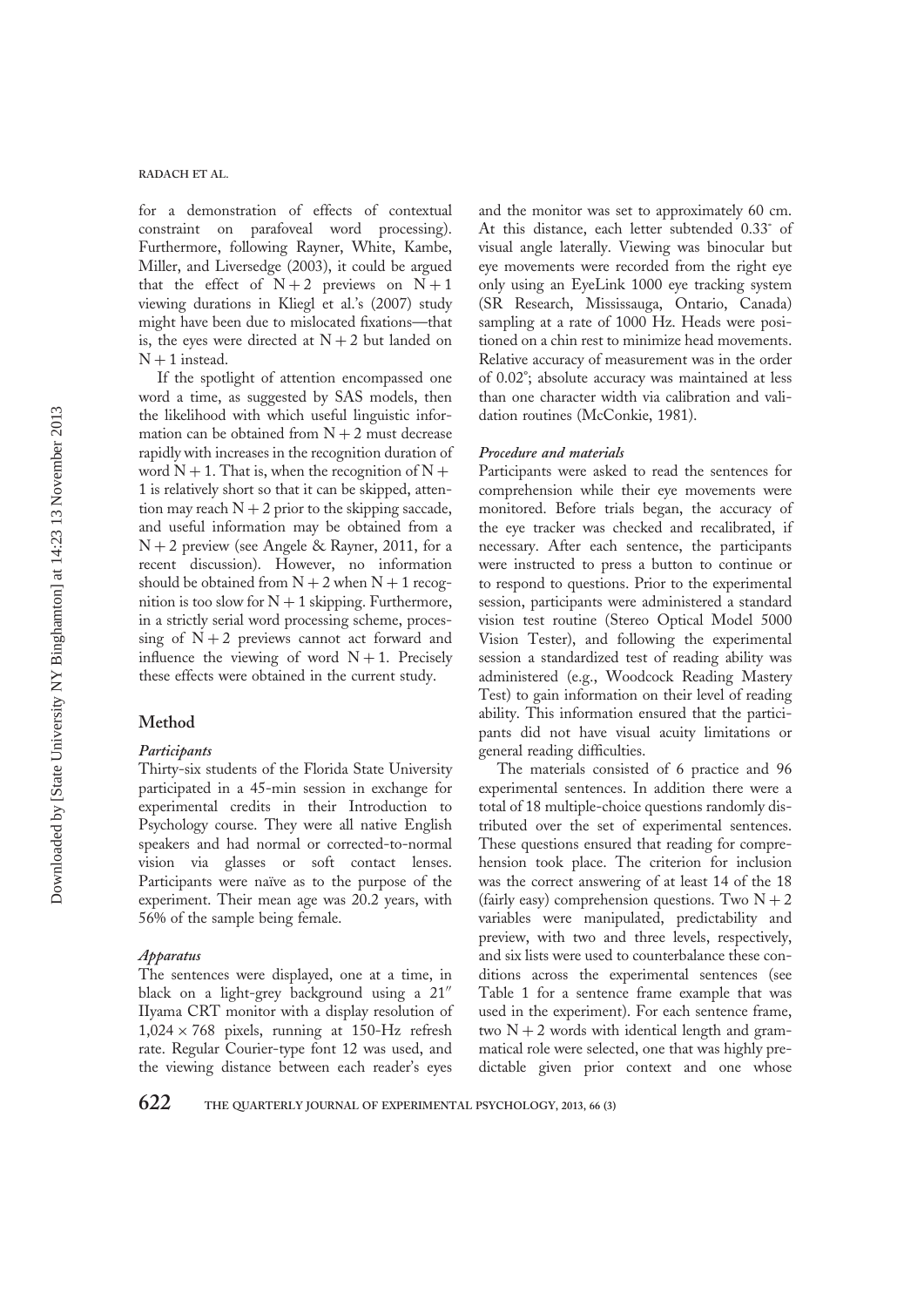| High predictable, no mask:              |          |               |                                           |
|-----------------------------------------|----------|---------------|-------------------------------------------|
| Ashley quickly                          | vacuumed | the carpet    | before her friends arrived for the party. |
|                                         | N        | $N + 1 N + 2$ |                                           |
| High predictable, $N + 2$ word mask:    |          |               |                                           |
| Ashley quickly                          | vacuumed | the stairs    | before her friends arrived for the party. |
|                                         | N        | $N + 1 N + 2$ |                                           |
| High predictable, $N + 2$ nonword mask: |          |               |                                           |
| Ashley quickly                          | vacuumed | the cwoyok    | before her friends arrived for the party. |
|                                         | N        | $N + 1 N + 2$ |                                           |
| Low predictable, no mask:               |          |               |                                           |
| Ashley quickly                          | vacuumed | the stairs    | before her friends arrived for the party. |
|                                         | N        | $N+1 N+2$     |                                           |
| Low predictable, word mask:             |          |               |                                           |
| Ashley quickly                          | vacuumed | the carpet    | before her friends arrived for the party. |
|                                         | N        | $N + 1 N + 2$ |                                           |
| Low predictable $N + 2$ nonword mask:   |          |               |                                           |
| Ashley quickly                          | vacuumed | the skwbom    | before her friends arrived for the party. |
|                                         | N        | $N+1 N+2$     |                                           |
|                                         |          |               |                                           |

Table 1. Examples of sentence materials using one sentence frame in all six conditions

Note: Boundary location was kept constant, as denoted by "|" in the examples, and immediately followed word N. Note that word notation is relative to critical fixation so that the primary target word is referred to as word  $N + 2$ .

predictability was low. All target words contained five or six letters, and their frequency of occurrence was relatively high according to the CELEX database (Baayen, Piepenbrock, & van Rijn, 1993). Furthermore, the two preceding words and posttarget word were controlled for in length as well; see Table 2 for means and ranges of word lengths and mean frequencies of the words of interest: word N, word  $N + 1$ , and word  $N + 2$ .

During fixation of word N, preview of  $N + 2$ consisted of either the  $N + 2$  target word itself (no mask) or the alternative member of the high–lowpredictable word pair (word mask). For instance, the high-predictable member of the  $N + 2$  word pair was used to mask the visually dissimilar, subsequently shown (and fixated) low-predictable target. In a nonword masking condition, preview of a high- or low-predictable  $N + 2$  target consisted of a sequence of letters, where the first letter and the overall word shape were kept identical, while the rest of the letters were dissimilar to the target. Care was taken to match the properties of these words in term of orthographic regularity (e.g., Radach, Inhoff, & Heller, 2004). The beginning token bigram frequencies of nonword masks for high- and lowfrequency target words were 3,934 and 3,547 per million, while their mean token bigram frequencies amounted to 1,809 and 1,661, respectively. The initial token trigram frequencies were 138 and 192 per million. None of these measures were

|            |                | Word length (letters) |              | Word frequency (per million) |                  |
|------------|----------------|-----------------------|--------------|------------------------------|------------------|
| Word       | Predictability | Mean                  | Range        | Mean                         | <b>SD</b>        |
| N<br>$N+1$ |                | 6.36<br>3             | $4 - 8$<br>3 | 314.86<br>60,974.04          | 1,263.44<br>0.00 |
| $N+2$      | High           | 5.29                  | $5 - 6$      | 56.24                        | 70.93            |
|            | Low            | 5.41                  | $5 - 6$      | 49.26                        | 78.96            |

Table 2. Word lengths and word frequencies of words N, N+1, and N+2 as used in the present study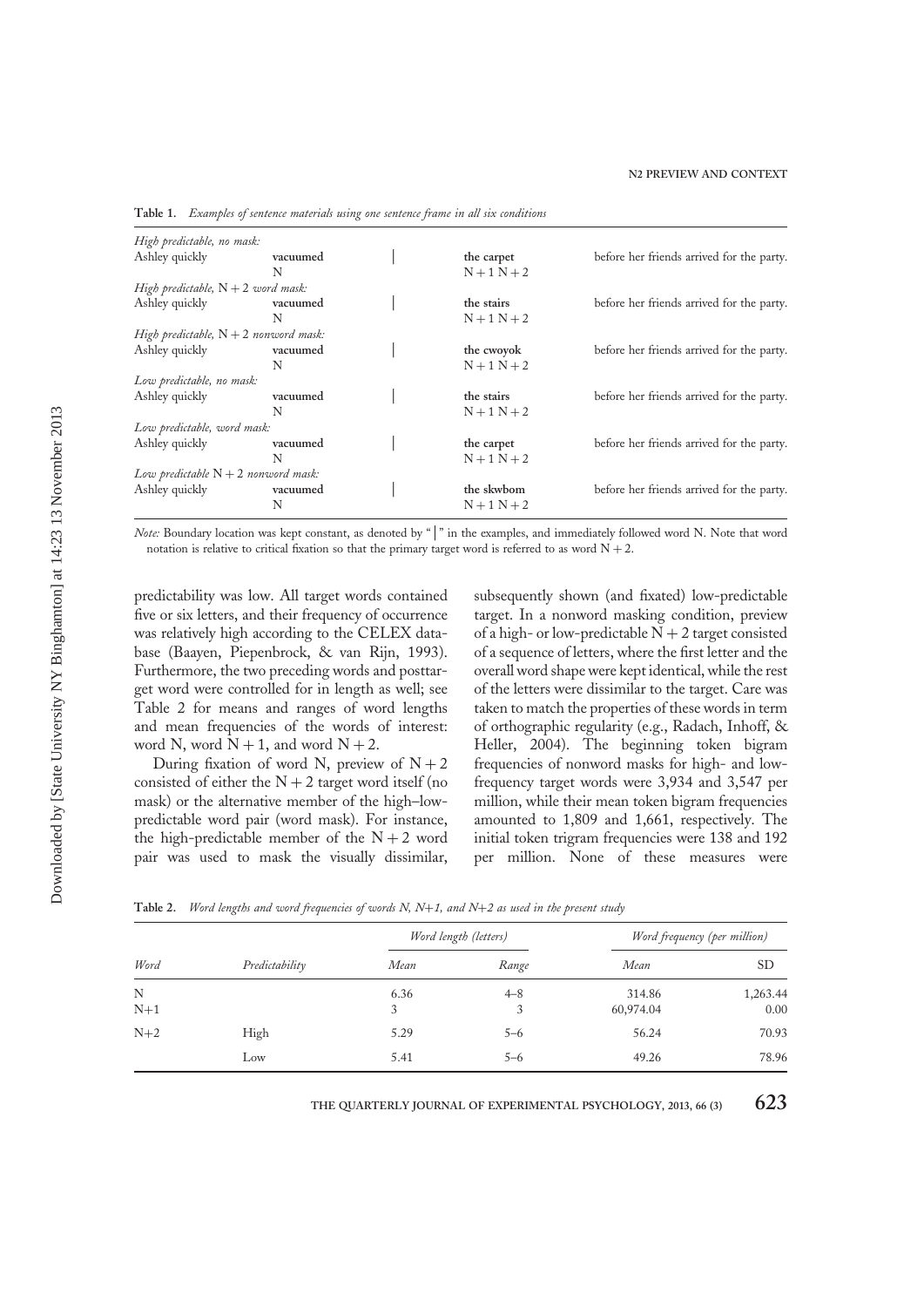statistically different, which was also true for the corresponding type based bigram and trigram parameters (see White, 2008, for a discussion).

Sentence contextual constraint was determined by means of cloze scores in an independent norming study with 30 participants, confirming the experimenter's intuitions as to how predictable a word was within a given sentence frame. Participants were given the beginning portions of the experimental sentences and were asked to provide a word that they felt would fit as the next word in the sentence. In line with Frisson, Rayner, and Pickering (2005), words with probabilities of .70 to .90 were designated as high-constraint words, and words with probabilities of less than .10 as low-constraint words. The mean probabilities for high- and low-predictable words were .86 and 0, respectively.

## Analysis

A word was considered fixated when a fixation fell on one of its letters or the blank space preceding it. Fixations with durations less than 70 ms and more than 800 ms were removed from analyses. In analyses of the remaining data, deviations of fixation durations more than 3 standard deviations of the cell means were eliminated as well. Trials where the first fixation on the target word was not preceded by a progressive saccade with a length of 20 characters or less were also excluded. Together with blinks or track losses, these restrictions resulted in the elimination of about 3.7% of all observations. Five oculomotor measures were analysed: the fixation probability of words (the inverse of skipping rate), the landing position of fixated words with the space preceding a word assuming a value of zero, and three viewing duration measures. Gaze duration, often used as a primary viewing duration index (Inhoff & Radach, 1998; Rayner, 1998), constituted the time spent viewing the target word during firstpass reading. It included the time spent refixating a word but excluded saccade durations. The duration of the first fixation on a word, irrespective of the number of fixation, constituted the second measure, and single fixation duration, computed

for words that received a single fixation, constituted the third measure.

All data were analysed using linear mixed models (LMM), as implemented in the lme4 package of the R system for statistical computing (Baayen, 2011; Bates, Maechler, & Dai, 2008, Rversion 2.12.1; R-Development-Core-Team, 2010). Trial-based data were entered, which make computation relatively immune to inequalities in the number of available data. This was common, for instance in the analyses of viewing duration data, because skipping rates differed across words and across conditions. Furthermore, more than one random factor can be entered simultaneously into the model, and individual differences can be considered. The data were analysed using two fixed factors,  $N + 2$  preview (no mask, dissimilar word mask, dissimilar nonword mask) and  $N + 2$ predictability (high vs. low). Effects of preview were examined with two orthogonal Helmert contrasts, one that compared the no mask condition with the mean of the word and nonword condition to determine the effect of  $N + 2$  masking. The second compared the word with the nonword mask condition to determine whether specific linguistic properties of the  $N + 2$  influenced oculomotor activity. The first comparison is referred to as preview-mask contrast and the second as mask-type contrast. When possible, two crossed random factors, subjects and items, were entered into the model (since  $N+1$  was constant, no item factor was used for its analysis), and random intercepts and random slopes were used with a maximal random effect structure.

A binomial link function was used for the analysis of the fixation probabilities, and an identity link function was applied to landing positions and to log-transformed viewing durations (the untransformed viewing duration data were positively skewed). The LMM analyses yielded intercepts, regression coefficients  $(b)$ , standard errors  $(SE)$ , and z-values for the binomial fixation probability data and *t*-values for the continuous measures. The significance level of  $t$ -values was determined through Markov Chain Monte Carlo (MCMC) simulations with the pvals program of the languageR package (1,000 samplings). T-values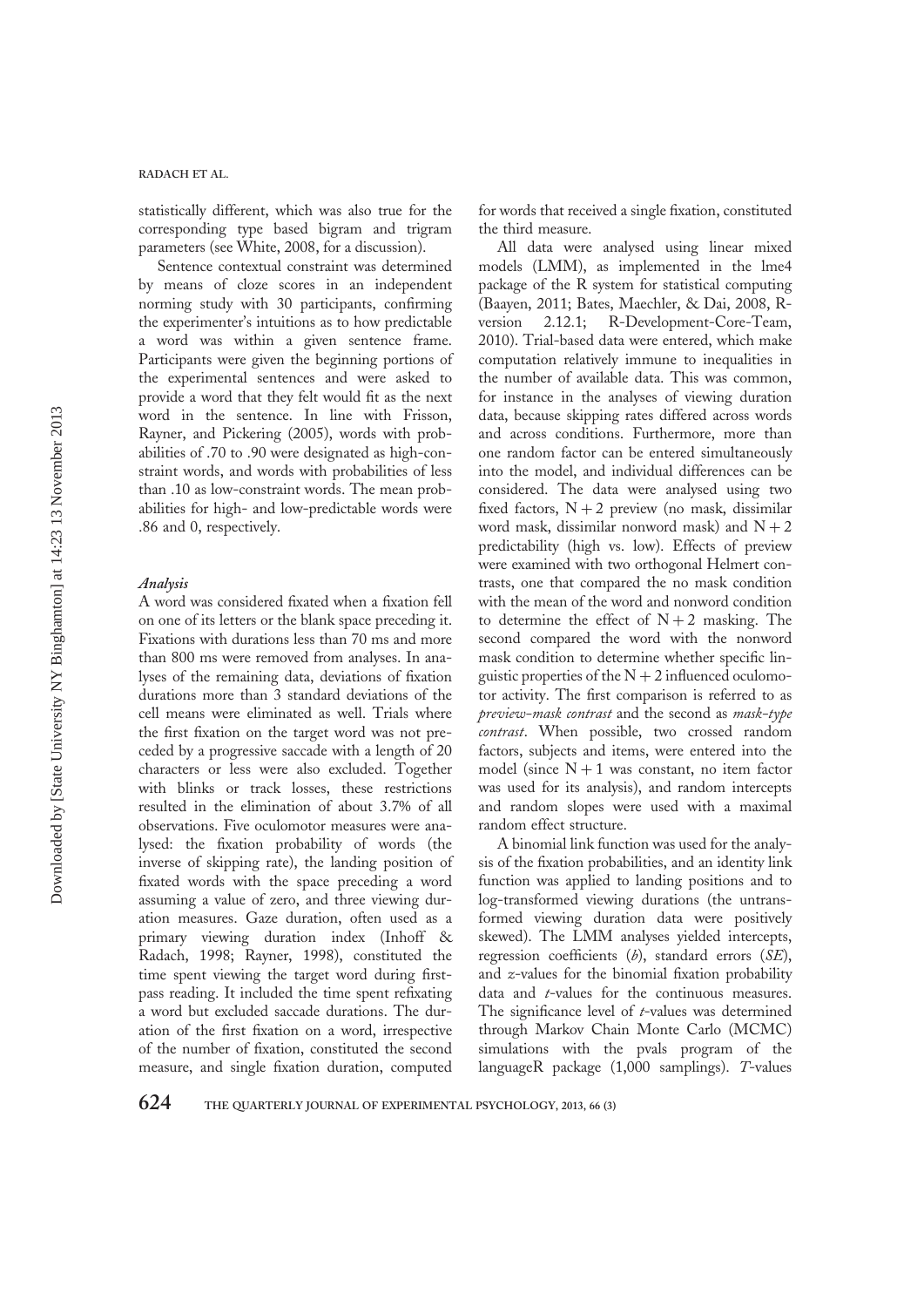|                          |         | Low predictability |           |         | High predictability |           |  |
|--------------------------|---------|--------------------|-----------|---------|---------------------|-----------|--|
| Oculomotor measure       | No mask | Letter mask        | Word mask | No mask | Letter mask         | Word mask |  |
| Fixation probability     | .89     | .89                | .90       | .89     | .88                 | .91       |  |
|                          | (.31)   | (.31)              | (.30)     | (.32)   | (.32)               | (.29)     |  |
|                          | 547     | 550                | 537       | 548     | 552                 | 548       |  |
| Initial landing position | 2.98    | 3.20               | 3.14      | 3.05    | 3.15                | 3.01      |  |
|                          | (1.85)  | (1.87)             | (1.88)    | (1.85)  | (1.87)              | (1.88)    |  |
|                          | 488     | 492                | 483       | 485     | 486                 | 496       |  |
| First-fixation duration  | 222     | 224                | 223       | 222     | 225                 | 225       |  |
|                          | (72)    | (77)               | (77)      | (72)    | (77)                | (77)      |  |
|                          | 488     | 492                | 483       | 485     | 486                 | 496       |  |
| Gaze duration            | 255     | 257                | 252       | 254     | 255                 | 251       |  |
|                          | (103)   | (108)              | (104)     | (103)   | (108)               | (104)     |  |
|                          | 488     | 492                | 483       | 485     | 486                 | 496       |  |
| Single-fixation duration | 224     | 228                | 227       | 226     | 227                 | 229       |  |
|                          | (73)    | (77)               | (75)      | (73)    | (77)                | (75)      |  |
|                          | 398     | 409                | 402       | 399     | 400                 | 422       |  |

Table 3. Means and number of cases for fixation probability, initial first-fixation duration, single-fixation duration, and gaze duration as a function of predictability and preview conditions for word N

Note: Standard deviations in parentheses. Number of cases in italics. Initial landing position: letters. Initial first-fixation duration, gaze duration, and single-fixation duration in ms.

.2 were reliable in all simulations, and LMM statistics are reported for reliable ( $p < .05$ ) and marginally reliable effects ( $p < .1$ ); summary p-levels are reported for the remaining effects.

There was considerable overlap across the three viewing duration measures. All three measures are, for instance, identical when a word receives exactly one fixation. All data are shown in tables, but—to reduce redundancy—we report the statistics of the gaze data (see Rayner, 1998, for a detailed discussion) unless the other viewing duration measures show a different effect pattern.

## Results

## Word N

Table 3 shows the full-set oculomotor data for word N as a function of  $N + 2$  preview and  $N +$ 2 predictability. $1$ 

The approach of the eyes to word N was not expected to be influenced by the two manipulated  $N + 2$  factors. Consistent with this, fixation probability differed by less than 2% across all comparisons, and landing positions for fixated words differed by less than 0.1 letter spaces, all  $p > 0.1$ . Moreover, manipulation of  $N + 2$  had no effect on word N viewing durations. All differences were relatively small (less than 5 ms), and none of the effects approached significance, all  $p > .2$ .

## Word  $N+1$

 $N + 1$  fixation probabilities are shown as a function of the parafoveal preview and predictability of  $N +$ 2 during word N viewing in Figure 1. The remaining oculomotor indexes are shown in Table 4.

The analysis of fixation probabilities did not reveal a main effect of  $N + 2$  predictability ( $p > .4$ ), but it yielded robust  $N + 2$  preview effects (Table 5 shows

 $^1$  The lmer function used to predict oculomotor measures included two fixed factors, N  $+$  2 preview and predictability; the random effect structure included random intercepts (1|subjects) and (1|items) plus random intercepts for subjects (1|subjects:preview:predictability) and items (1|items:preview).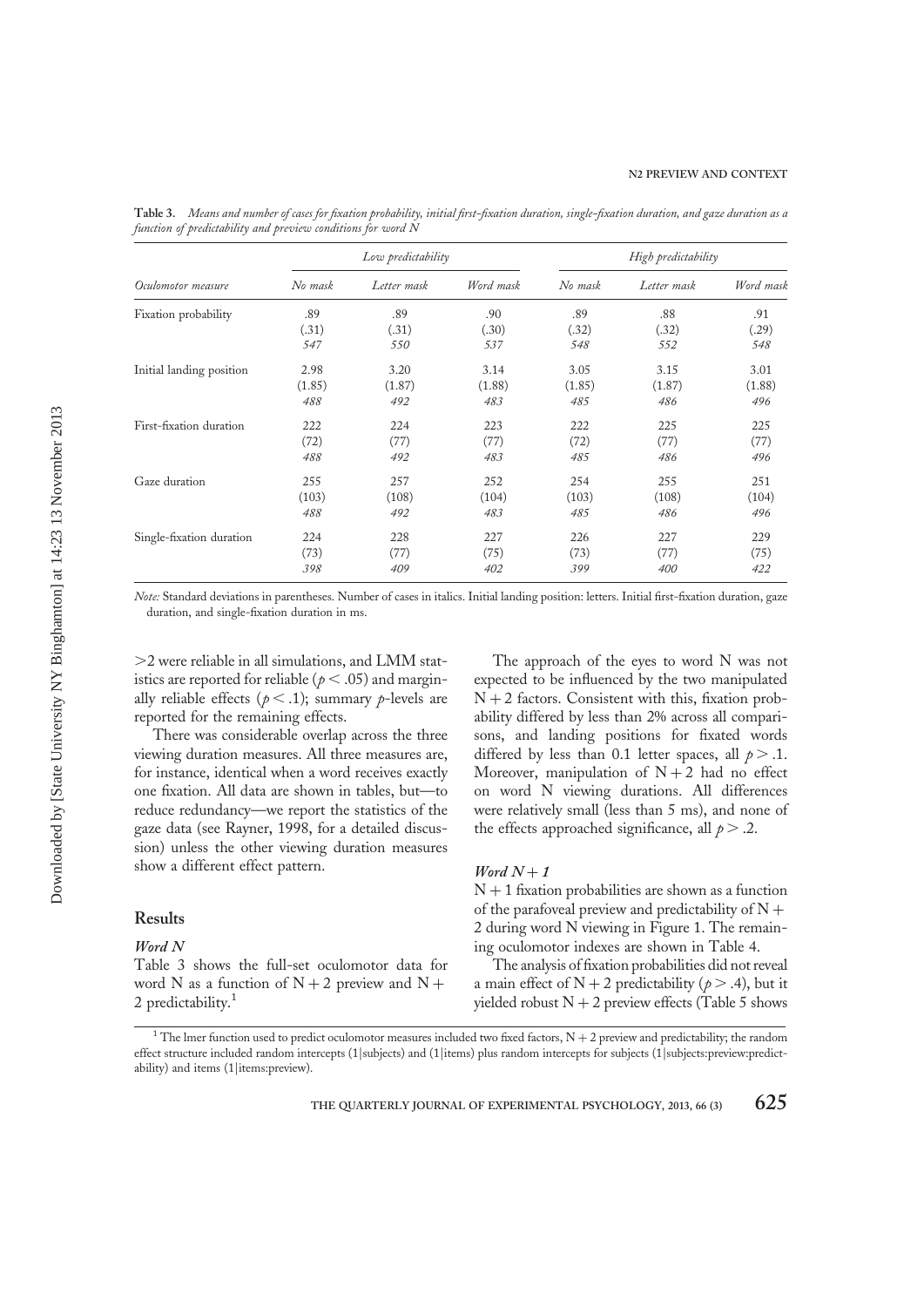

Figure 1. Word  $N+1$  fixation probabilities as a function of  $N+2$  predictability and preview. Standard errors were computed across subjects.

a detailed LMM output). Fixation of  $N + 1$  was more likely in the no mask condition than in the two masking conditions ( $b = 0.06$ ,  $SE = 0.03$ ,  $t =$ 2.11), and  $N + 1$  fixation was also more likely when the  $N + 2$  preview was masked with a word than when it was masked with a nonword  $(b = 0.14,$  $SE = 0.05$ ,  $t = 2.84$ ). Moreover, the mask-type effect was modulated by the predictability of the  $N + 2$  preview, with the lowest  $N + 1$  fixation rate

when high-predictable  $N + 2$  words were masked with nonwords during N viewing ( $b = 0.23$ ,  $SE =$ 0.10,  $t = 2.32$ ). The corresponding interaction was negligible for the preview-mask contrast,  $p > .7$ . Together these results suggest that saccades were attracted to a parafoveally visible nonword, in particular when it occupied the position of a high-predictable  $N + 2$  word. The remaining analyses did not yield any reliable effect (all  $p > .1$ ), as  $N + 2$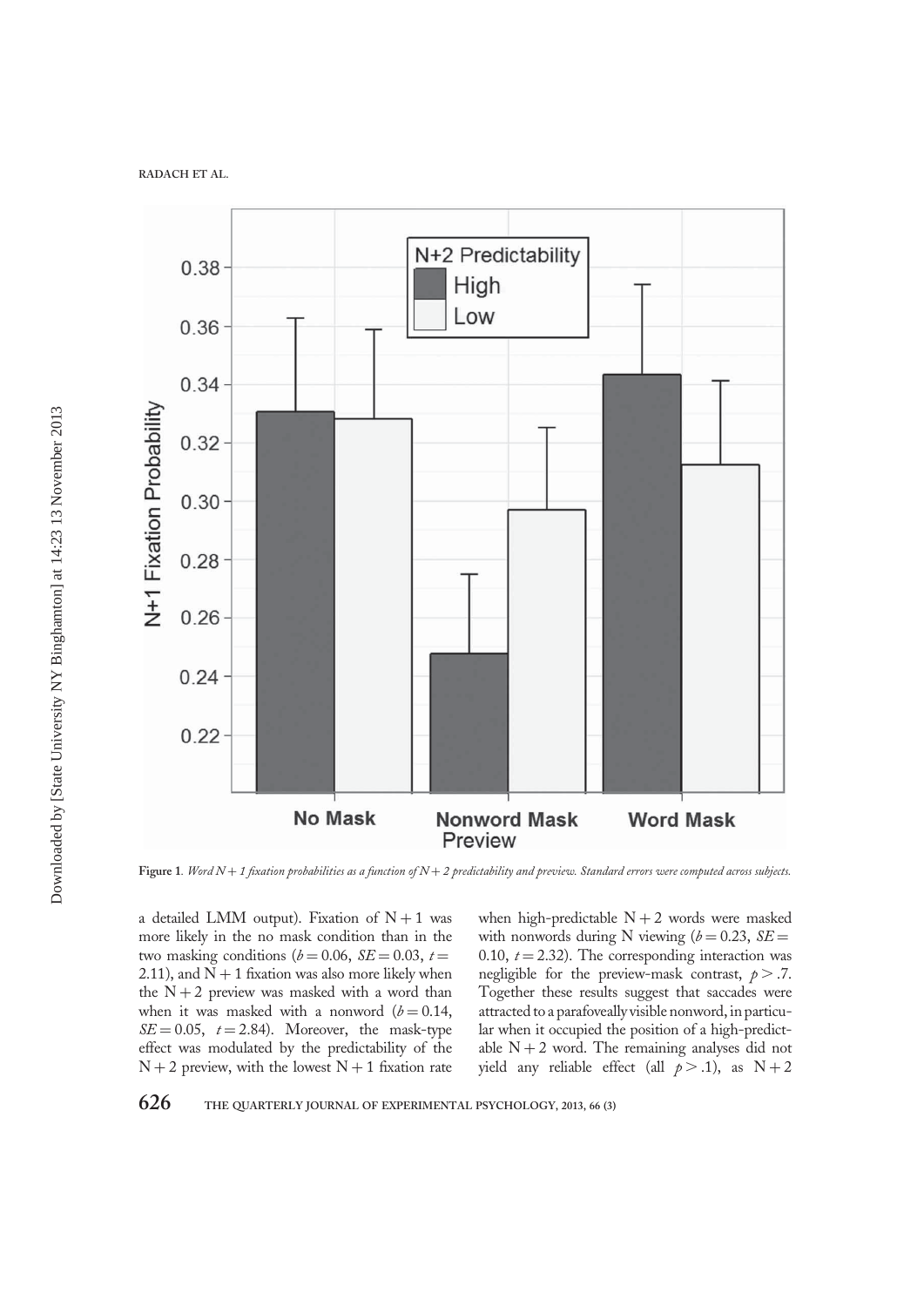|                          | Low predictability |             |           | High predictability |             |           |
|--------------------------|--------------------|-------------|-----------|---------------------|-------------|-----------|
| Oculomotor measure       | No mask            | Letter mask | Word mask | No mask             | Letter mask | Word mask |
| Initial landing position | 1.88               | 1.80        | 1.78      | 1.80                | 1.72        | 1.77      |
|                          | (1.16)             | (1.15)      | (1.14)    | (1.16)              | (1.16)      | (1.18)    |
|                          | 166                | 148         | 154       | 170                 | 120         | 173       |
| First-fixation duration  | 204                | 196         | 192       | 190                 | 192         | 201       |
|                          | (83)               | (60)        | (59)      | (64)                | (64)        | (68)      |
|                          | 166                | 148         | 154       | 170                 | <i>120</i>  | 173       |
| Gaze duration            | 210                | 202         | 204       | 194                 | 197         | 212       |
|                          | (86)               | (68)        | (78)      | (67)                | (77)        | (81)      |
|                          | 166                | 148         | 154       | <i>170</i>          | <i>120</i>  | 173       |
| Single-fixation duration | 210                | 202         | 204       | 194                 | 197         | 212       |
|                          | (86)               | (68)        | (78)      | (67)                | (77)        | (81)      |
|                          | 166                | 148         | 154       | <i>170</i>          | <i>120</i>  | 173       |

Table 4. Means and number of cases for initial first-fixation duration, single-fixation duration, and gaze duration as a function of predictability and preview conditions for word  $N+1$ 

Note: Standard deviations in parentheses. Number of cases in italics. Initial landing position: letters. Initial first-fixation duration, gaze duration, and single-fixation duration in ms.

Table 5. LMM fixed effect pattern for the fixation probability of word  $N+1$ 

| <i>Fixed effects</i>           | Estimate (b) | SЕ      | $Z$ -value | $Pr(\geq  z )$ |                   |
|--------------------------------|--------------|---------|------------|----------------|-------------------|
| (Intercept)                    | $-0.86037$   | 0.10826 | $-7.947$   | $1.91E - 15$   | s[ <sub>0</sub> ] |
| Preview-type                   | 0.14462      | 0.05089 | 2.842      | .00448         | $\frac{1}{2}$     |
| Preview-mask                   | 0.06032      | 0.02861 | 2.108      | .035           | $\mathcal{H}$     |
| Predictability                 | 0.05808      | 0.08199 | 0.708      | .47869         |                   |
| Preview-type by predictability | $-0.23656$   | 0.10177 | $-2.324$   | .02011         | 水                 |
| Preview-mask by predictability | $-0.01873$   | 0.05719 | $-0.328$   | .74324         |                   |

Note: LMM = linear mixed models.

 $*_{p}$  < .05;  $*_{p}$  < .005;  $*_{p}$  < .0005.

preview and predictability during N viewing influenced neither  $N + 1$  landing positions nor ensuing fixation durations.

## Word  $N+2$

Table 6 shows oculomotor activity for word  $N + 2$ as a function of its predictability and its preview during word N viewing.

There was almost no skipping of word  $N + 2$ , and no statistical analyses were applied due to lack of variability. The examination of another oculomotor measure,  $N + 2$  fixation locations, revealed negligible differences, all  $p > 0.2$ .

The predictability and preview manipulation of word  $N + 2$  during word N viewing influenced, however, all three viewing duration measures. Viewing durations were longer when the predictability of  $N + 2$  was low ( $b = 0.07$ ,  $SE = 0.013$ ,  $t = 6.71$ , for gaze duration), and, importantly, it also determined the viewing duration of  $N + 2$ . All three viewing durations were shorter in the no mask condition than in the two masking conditions ( $b = -0.18$ ,  $SE = 0.004$ ,  $t = -3.89$ , for gaze duration). The preview-mask contrast was modulated by predictability ( $b = 0.019$ ,  $SE = 0.008$ ,  $t =$ 2.22), with larger masking effects when predictability of  $N + 2$  was high than when it was low.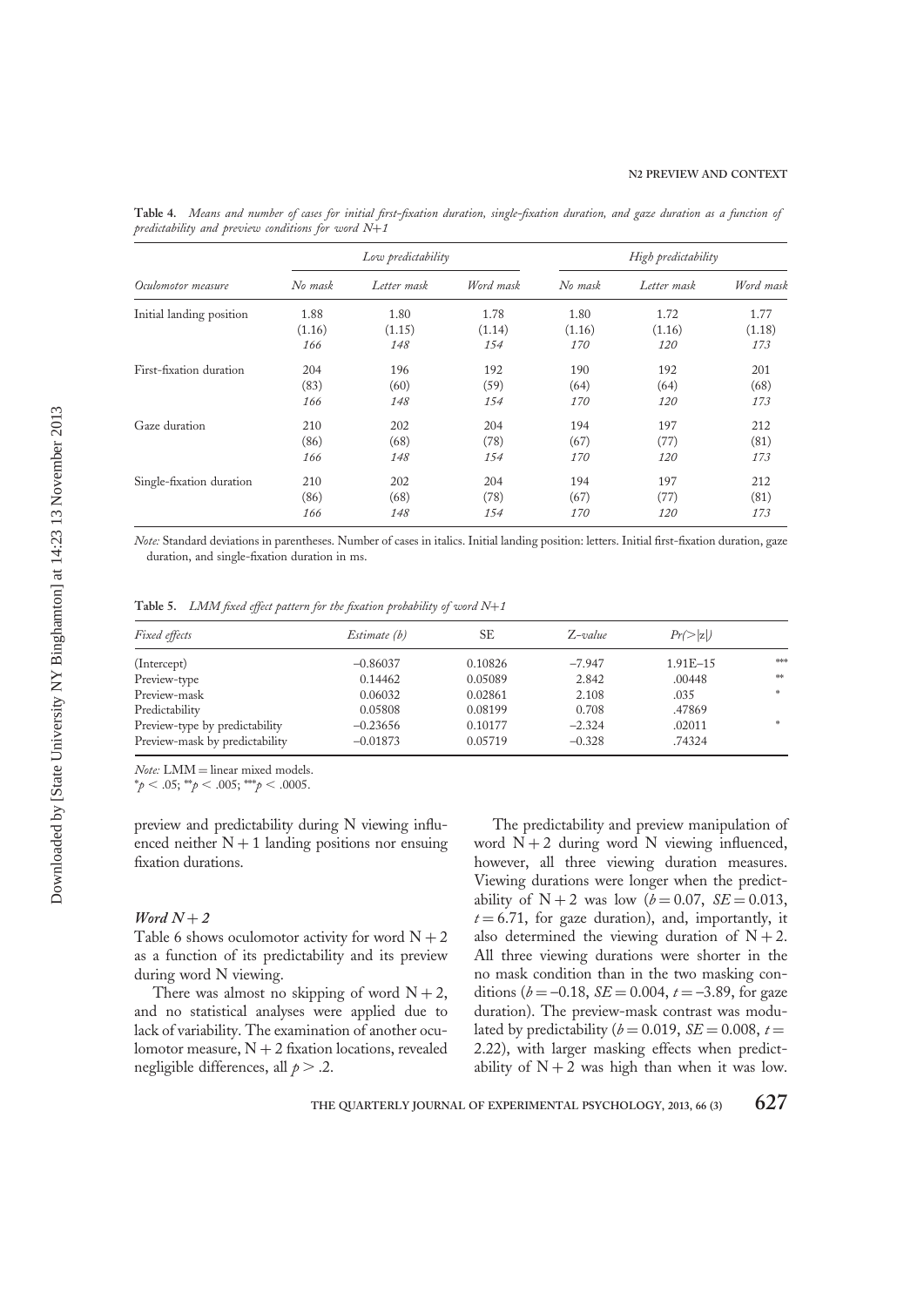Table 6. Means for initial landing position, first-fixation duration, single-fixation duration, and gaze duration as a function of predictability and preview conditions for word N+2

|                          |         | Low predictability |           |         | High predictability |           |  |
|--------------------------|---------|--------------------|-----------|---------|---------------------|-----------|--|
| Oculomotor measure       | No mask | Letter mask        | Word mask | No mask | Letter mask         | Word mask |  |
| Initial landing position | 2.34    | 2.30               | 2.33      | 2.37    | 2.25                | 2.40      |  |
|                          | (1.58)  | (1.52)             | (1.63)    | (1.57)  | (1.57)              | (1.57)    |  |
|                          | 477     | 492                | 484       | 480     | 504                 | 486       |  |
| First-fixation duration  | 231     | 229                | 238       | 213     | 224                 | 225       |  |
|                          | (78)    | (68)               | (88)      | (66)    | (66)                | (74)      |  |
|                          | 477     | 492                | 484       | 480     | 504                 | 486       |  |
| Gaze duration            | 258     | 260                | 272       | 229     | 249                 | 248       |  |
|                          | (97)    | (96)               | (120)     | (77)    | (91)                | (95)      |  |
|                          | 477     | 492                | 484       | 480     | 504                 | 486       |  |
| Single-fixation duration | 256     | 255                | 249       | 252     | 254                 | 251       |  |
|                          | (105)   | (109)              | (102)     | (102)   | (99)                | (93)      |  |
|                          | 409     | 410                | 403       | 410     | 405                 | 432       |  |

Note: Standard deviations in parentheses. Number of cases in italics. Initial landing position: letters. First-fixation duration, gaze duration, and single-fixation duration in ms.

The corresponding interaction was marginally reliable for gaze duration ( $b = 0.017$ ,  $SE = 0.009$ ,  $t = 1.89$ ,  $p < .07$ ) and first-fixation duration  $(b = 0.013, \quad SE = 0.008, \quad t = 1.76, \quad p < .09).$ Contrasts involving preview type were not reliable, all  $p > 0.2$ . Together, the viewing duration data suggest that readers sought graphemic information from  $N + 2$  during word N viewing and that denial of this information was particularly deleterious for the recognition of contextually constrained words.

## Supplementary analyses

Most  $N + 1$  words were skipped, and useful information could have been obtained from  $N + 2$ either because the window of effective processing during word N viewing encompassed more than one word to the right of fixation or because recognition of  $N + 1$  during N viewing took relatively little time and because a subsequent shift of the attention spotlight to  $N + 2$  could be completed before the skipping saccade reached  $N + 2$ . To determine whether  $N + 2$  review and predictability influenced  $N + 2$  viewing even when  $N + 1$  was fixated, we analysed the subset of  $N + 2$  fixations that was preceded by  $N + 1$  viewing  $(n = 665)$ .

The resulting gaze durations are shown as a function of  $N + 2$  preview and predictability in Figure 2. The first- and single-fixation effects are reported in Table 7.

In addition to the two fixed factors preview and predictability and their interaction,  $N+1$  gaze duration was included in the statistical model to control for  $N + 1$  recognition duration. The  $N +$ 1 viewing duration effect was not reliable,  $p > .3$ , but the main effect of predictability was again highly reliable ( $b = 0.12$ ,  $SE = 0.03$ ,  $t = 4.02$ , for gaze duration). The gaze data also revealed a significant preview-mask contrast ( $b = -0.022$ ,  $SE =$ 0.01,  $t = -2.09$ ), which was also obtained for the full set of  $N + 2$  data, with shorter durations in the no mask condition than the two masking conditions, but the corresponding contrast was not reliable for the two remaining measures ( $p > .2$ ). Notably, this subset of data also revealed a masktype contrast for all three viewing duration measures ( $b = 0.04$ ,  $SE = 0.02$ ,  $t = 2.19$ , for gaze duration), with longer viewing durations for word than for nonword masks, and this main effect was modulated by predictability  $(b = 0.09, \ \text{SE} =$ 0.037,  $t = 2.44$ ). Specifically, N + 2 viewing durations were longer when a low-predictable  $N + 2$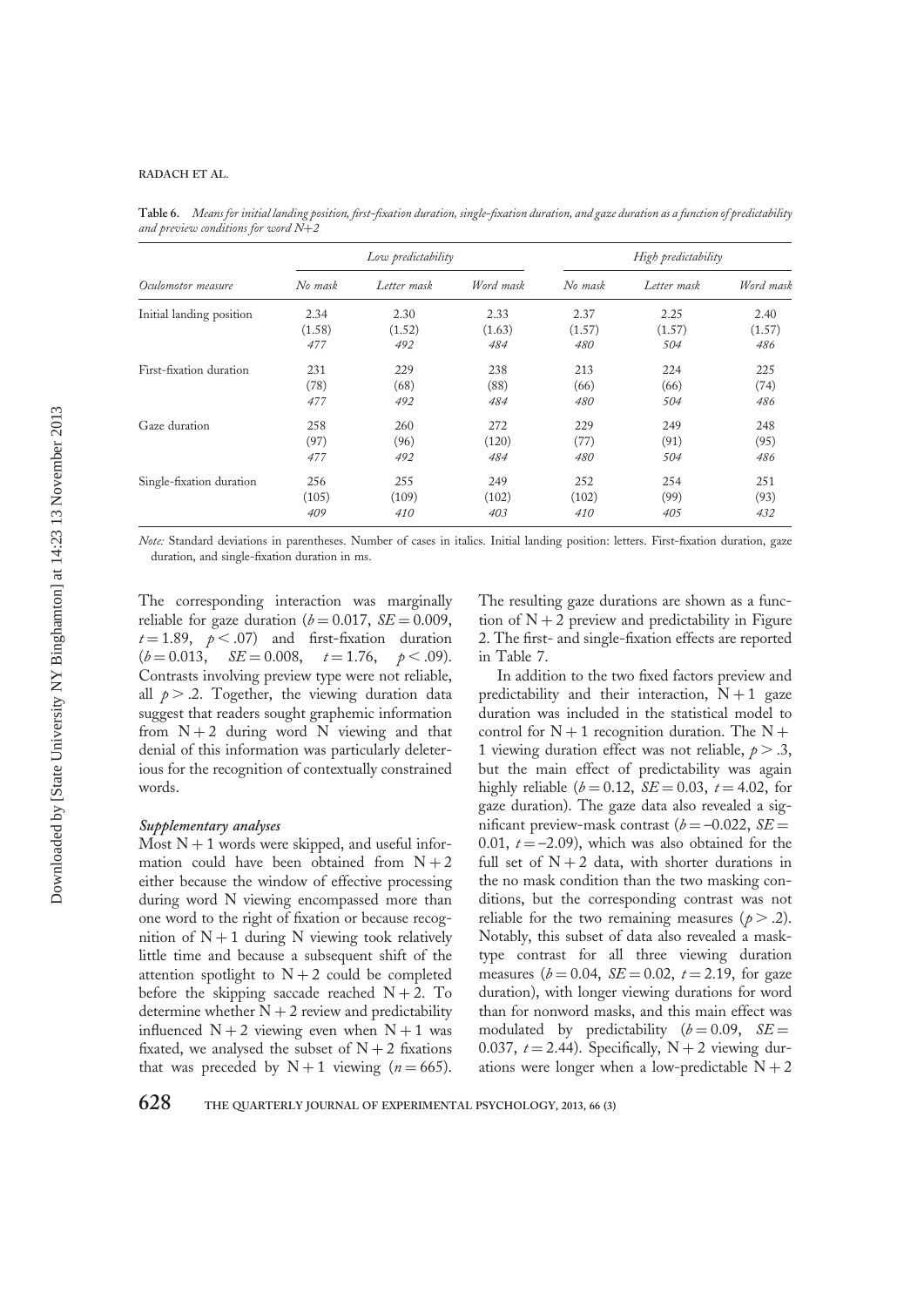

Figure 2.  $N+2$  gaze duration when word  $N+1$  was fixated as a function of  $N+2$  predictability and preview. Standard errors were computed across subjects.

target had been masked with a (high-predictable) word during N viewing. These effects indicate that readers discerned lexical properties of parafoveally visible  $N + 2$  words when they were highly predictable.

A second supplementary analysis examined preview and predictability spillover effects during word  $N + 3$  viewing, irrespective of the fixation of word  $N + 1$ . The results showed 21 ms shorter gaze duration when  $N + 2$  predictability was high than when it was low predictability  $(b = -0.074,$  $SE = 0.017$ ,  $t = 4.23$ ), and a marginally shorter gaze duration when  $N + 2$  had been visible during word N viewing than when it had been masked, 256 ms and 266 ms, respectively  $(b =$ 0.01,  $SE = 0.005$ ,  $t = 1.89$ ,  $p < .06$ ).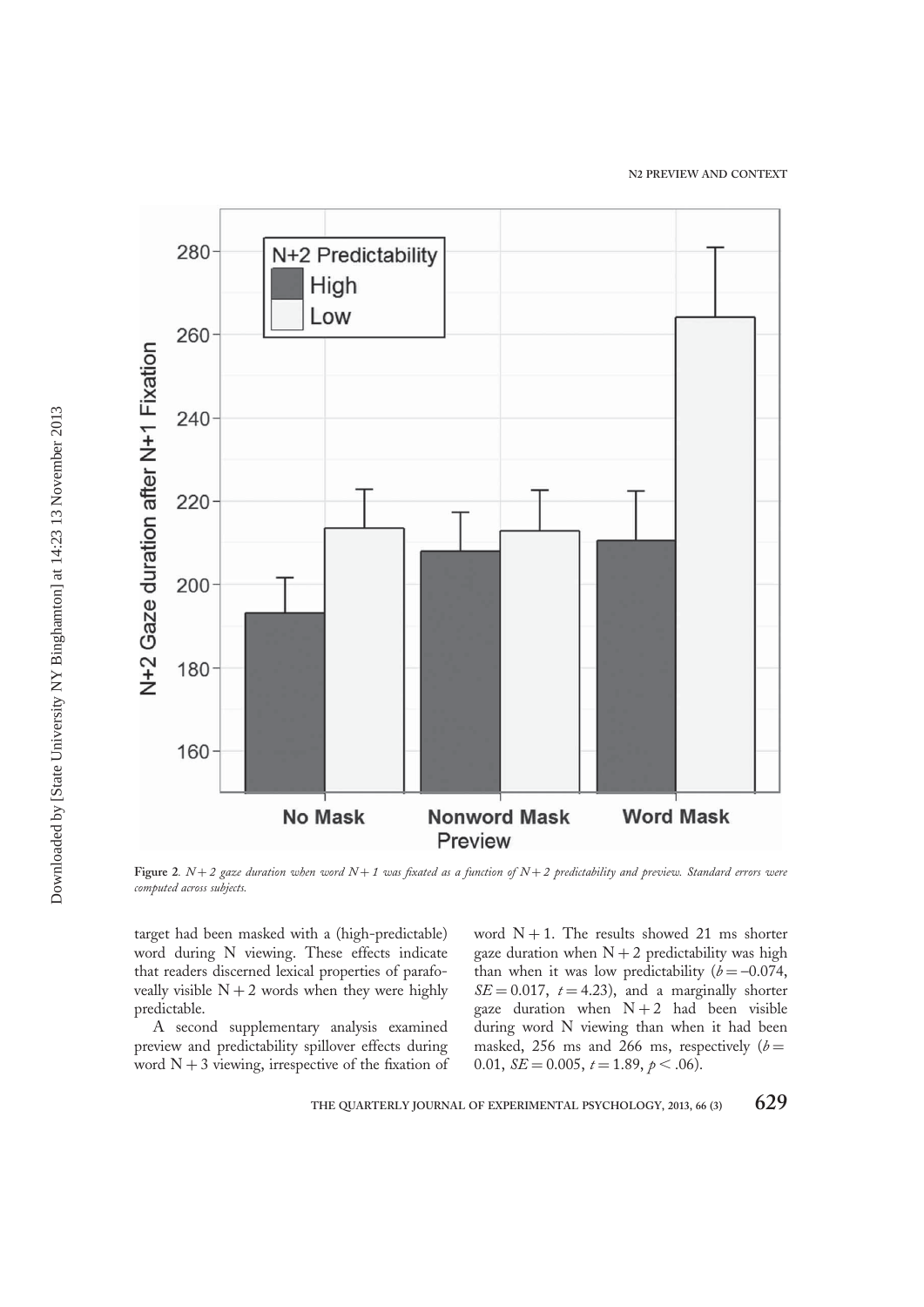Table 7. Means for first-fixation duration and single-fixation duration as a function of predictability and preview conditions for word  $N+2$ after fixation of word N+1

| Duration                 | Low predictability |             |           | High predictability |             |           |
|--------------------------|--------------------|-------------|-----------|---------------------|-------------|-----------|
|                          | No mask            | Letter mask | Word mask | No mask             | Letter mask | Word mask |
| First-fixation duration  | 211                | 197         | 231       | 181                 | 198         | 194       |
|                          | (81)               | (63)        | (83)      | (51)                | (66)        | (62)      |
|                          | 111                | 109         | 111       | 114                 | 95          | 125       |
| Single-fixation duration | 210                | 192         | 229       | 182                 | 199         | 192       |
|                          | (83)               | (55)        | (99)      | (51)                | (66)        | (62)      |
|                          | <i>105</i>         | <i>100</i>  | 98        | 109                 | 90          | 116       |

Note: Standard deviations in parentheses. Number of cases in italics. First-fixation duration and single-fixation duration in ms.

#### **Discussion**

The current study sought to examine the usefulness of word  $N + 2$  previews during word N viewing under optimal  $N + 2$  processing conditions: when  $N + 1$  was relatively short, when its frequency of occurrence was high, and when  $N + 2$  could be highly predictable. These conditions yielded the most comprehensive pattern of  $N+2$  preview effects reported in the literature to date: Preview of  $N + 2$  during word N viewing influenced the fixation probability of word  $N + 1$ , it influenced the time spent viewing word  $N + 2$ , even when  $N +$ 1 was fixated, and it influenced even the viewing of subsequent word  $N + 3$ . Together, these results have clear and compelling implications for the understanding of the time line of parafoveal information usage during reading fixations and for models of eye movement control.

A key manipulation in the current study was the use of the high-frequency functor "the" as  $N + 1$ word during the reading of alphabetic (English) text. The processing of this word was expected to be highly effective, and prior work showed that it is frequently skipped (e.g., O'Regan, 1979). Yet, irrespective of the effectiveness of its processing, the word needs to be attended before the spotlight of attention can move to  $N + 2$  according to strictly serial word processing models. In Reichle et al.'s (2003) comprehensive comparison of the E-Z Reader model with other models of eye guidance during reading, it is the word "the" that is used to illustrate the E-Z Reader model's focus of attention

(linguistic processing) at one word at a time. Even when the full linguistic (L1 and L2) processing of the word "the" can be completed within a very short interval, the programming of a saccade and the subsequent shifting of the attention spotlight to it are assumed to be obligatory. This must occur because the N to  $N + 1$  saccade is programmed after the initial stage of word N processing is completed, and the programming of the saccade must continue throughout this word's L2 processing. Once attended,  $N + 1$  processing could be very short close to zero when it is highly predictable (see, Pollatsek, Reichle, & Rayner, 2006). This can generate two oculomotor movement patterns from word N toward word  $N + 1$  in the E-Z Reader model.

When the programming of the N to  $N+1$ saccade has not yet entered the nonlabile stage, then the saccade to  $N + 1$  can be cancelled and directed to  $N + 2$ . Furthermore, attention may be shifted from  $N + 1$  to  $N + 2$  before the ensuing  $N + 1$  skipping saccade reaches  $N + 2$ . In these cases, preview of  $N + 2$  can influence subsequent  $N + 2$  viewing duration.

When, however, recognition of  $N+1$  is too slow for programming of a skipping saccade,  $N + 1$  will be fixated, and the effect pattern should change. Attention should not be shifted serially from N to  $N + 2$ —or such double shifts during the fixation of word N should be exceedingly rare—and linguistic properties of the  $N + 2$ preview should not be noted. Robust  $N + 2$ preview-mask and mask-type effects on  $N + 2$ viewing duration, and the interaction of the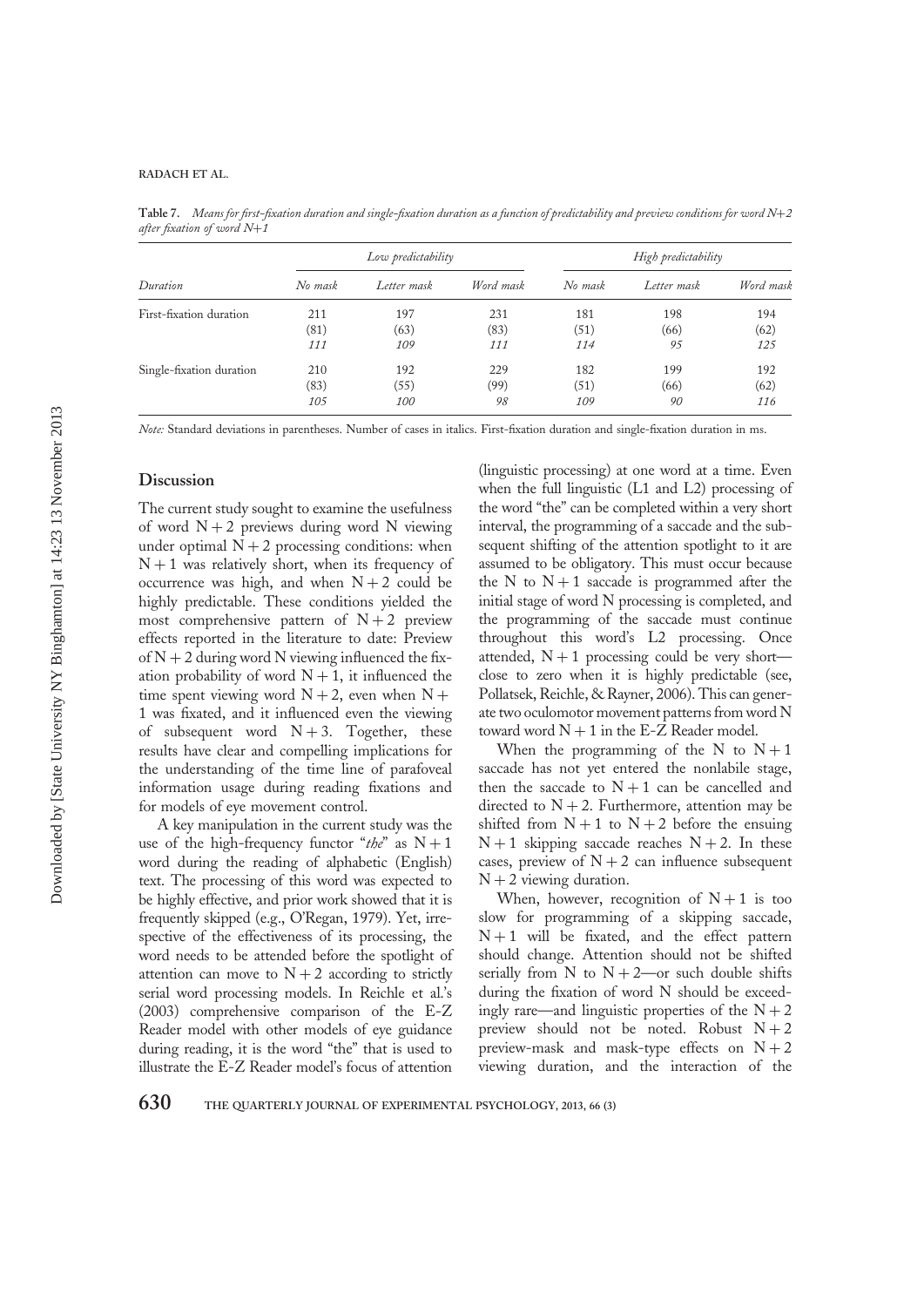mask-type contrast with  $N + 2$  predictability, thus disagree with the serial attention shift assumption of SAS models.

The E-Z Reader model and other serial attention shift models also make a specific prediction regarding  $N+1$  skipping. Preview of  $N+2$ during word N viewing cannot influence oculomotor activity associated with the processing of an earlier word, and the masking of  $N + 2$  as well as the type of masking should not have influenced  $N + 1$  skipping. The effects of  $N + 2$  masking on  $N + 1$  skipping cannot be accounted for by mislocated fixations—that is, by fixations that were directed at word  $N + 1$  but landed on word  $N +$ 2—as oculomotor targeting of  $N + 1$  and extraction of useful information from  $N + 2$  are incompatible with the spotlight assumption.

In principle, PG models such as Glenmore and SWIFT are in harmony with effects of  $N + 2$  previews on  $N + 1$  skipping rate and  $N + 2$  viewing durations when word  $N + 1$  was fixated, as attention (visual and linguistic processing resources) can be spread across words  $N+1$  and  $N+2$ while word N is fixated. However, it needs to be considered whether specific mechanisms of processing suggested in such models can accommodate our detailed pattern of results. As one straightforward example, the relatively low fixation probability of  $N + 1$  when the  $N + 2$  target location was occupied by a nonword mask suggests that difficulties with the initial processing of the  $N + 2$  target word were effective during N viewing; to account for this, PG models need to assume that this attracted attention and modified saccade targeting. Indeed, within the framework of Glenmore, the nonword mask would be treated as an extremely low-frequency word, quickly raising its activation value within the saliency map and making it a more attractive saccade target relative to competitors within the current perceptual span.

A second interesting case is our finding of relatively long  $N + 2$  gaze durations after fixation of  $N + 1$  when the position of a low-predictable target had been masked with a high-predictable companion word. First, it appears that the fixation of  $N+1$  has provided additional time for the preview to have an effect in the ensuing cascade

of processing. In the case of a highly predictable  $N + 2$  preview, this processing may have progressed relatively far, perhaps approaching the selection of the previewed word, and this might have interfered with the subsequent recognition of the low-predictable target. In contrast, the processing of a low-predictable parafoveal preview should have progressed slower, so that its replacement with a different word had far less dramatic consequences. This interaction, should, in principle, be amenable to an interactive activation account of word processing as suggested in Glenmore (see Balota et al., 1985, for a discussion). However, current PG models appear underspecified regarding this issue, as in Glenmore no specific mechanism for word predictability is implemented, and the time line of to-down contextual modulation is unresolved. It remains to be seen how future implementations of PG models will attempt to accommodate such mask–target interactions.

In processing gradient-based models, effective acquisition of useful linguistic information from  $N + 2$  may not only influence the size of outgoing word N saccades and the ensuing  $N + 2$  viewing durations, but can also influence word N viewing duration. This parafoveal-on-foveal effect was absent in the current data. To accommodate this finding, we propose that the attentional viewing during N viewing does not encompass word  $N +$ 2 at the very onset of word N viewing (see Inhoff, Eiter, & Radach, 2005, for empirical support). By the time the attentional window encompassed word N to  $N + 2$ , readers may still have been able change spatial parameters of the saccade out of word N, and this influenced  $N + 1$  skipping rate, but it may have been too late to change temporal saccade parameters. We suspect that temporal properties of the outgoing saccade can be modified when N processing is particularly effective, and we plan to examine this possibility in the future.

Taken together, the results of this study provide further evidence for the view that, depending on the current visual configuration and the demands of ongoing linguistic processing, the extent of parafoveal processing during reading is quite flexible. Within the constraints of the current perceptual span, information from all letters can potentially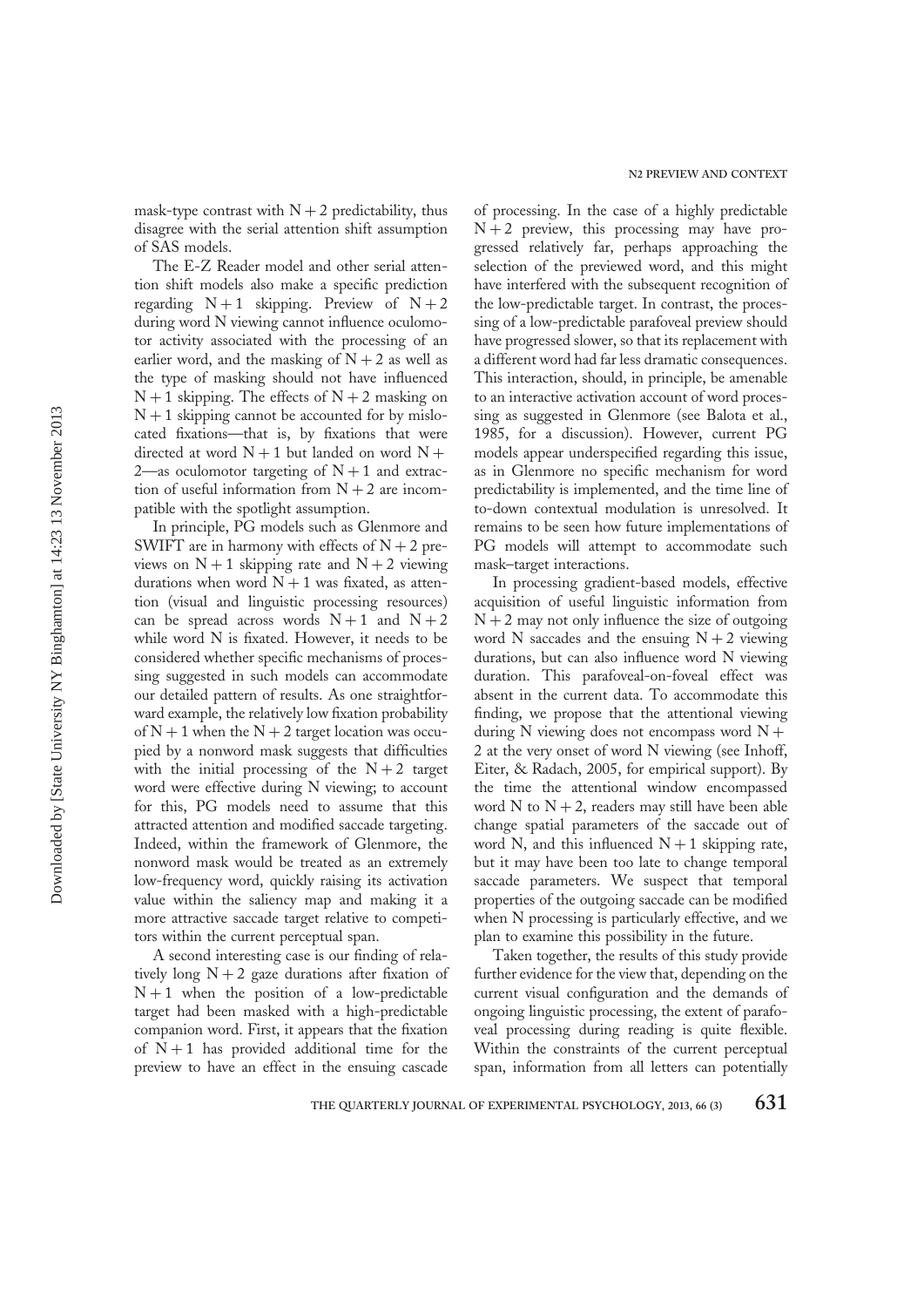be acquired concurrently, at a rate that decreases rather sharply from the centre of the current fixation. Further downstream this will lead to the processing of words with more or less temporal and spatial overlap (Inhoff, Radach, & Eiter, 2006). This includes the possibility of completely sequential word processing as one special case, while in most cases a moderate extent of parallel processing may be typical. We believe that the best environment to accommodate this conception of flexible parallel processing is currently provided with PG models such as Glenmore and SWIFT.

> Original manuscript received 25 April 2011 Accepted revision received 16 August 2012 First published online 11 February 2013

## REFERENCES

- Angele, B., & Rayner, K. (2011). Parafoveal processing of word N+2 during reading: Do the preceding words matter? Journal of Experimental Psychology: Human Perception and Performance, 37, 1210–1220.
- Angele, B., Slattery, T. J., Yang, J., Kliegl, R., & Rayner, K. (2008). Parafoveal processing in reading: Manipulating N+1 and N+2 previews simultaneously. Visual Cognition, 16, 697-707.
- Baayen, R. H. (2011). languageR: Data sets and functions with "Analyzing Linguistic Data: A practical introduction to statistics". R package version 1.2. Retrieved from http://CRAN.R-project.org/package=languageR
- Baayen, R. H., Piepenbrock, R., & van Rijn, H. (1993). The CELEX lexical database (Release 1) [CD-ROM]. Philadelphia, PA: University of Pennsylvania, Linguistic Data Consortium.
- Balota, D. A., Pollatsek, A., & Rayner, K. (1985). The interaction of contextual constraints and parafoveal visual information in reading. Cognitive Psychology, 17, 364–390.
- Bates, D., & Maechler, M. (2011). lme4: linear mixedeffects models using S4 classes. R package version 0.999375-39. Retrieved from http://www.r-project. org/
- Brysbaert, M., Drieghe, D., & Vitu, F. (2005). Word skipping: Implications for theories of eye movement control in reading. In G. Underwood (Ed.), Cognitive processes in eye guidance (pp. 53–77). Oxford, UK: Oxford University Press.
- Engbert, R., Longtin, A., & Kliegl, R. (2002). A dynamical model of saccade generation in reading based on spatially distributed lexical processing. Vision Research, 42, 621–636.
- Engbert, R., Nuthmann, A., Richter, E., & Kliegl, R. (2005). SWIFT: A dynamical model of saccade generation during reading. Psychological Review, 112, 777–813.
- Frisson, S., Rayner, K., & Pickering, M. J. (2005). Effects of contextual predictability and transitional probability on eye movements during reading. Journal of Experimental Psychology: Learning, Memory, and Cognition, 31(5), 862–877.
- Glover, L., Vorstius, C., & Radach, R. (in press). Exploring the limits of distant parafoveal processing during reading: A new look at N+2 preview effects. Journal of Eye Movement Research.
- Inhoff, A., Eiter, B., & Radach, R. (2005). Time course of linguistic information extraction from consecutive words during eye fixations in reading. Journal of Experimental Psychology: Human Perception and Performance, 31, 979–995.
- Inhoff, A. W., & Radach, R. (1998). Definition and computation of oculomotor measures in the study of cognitive processes. In G. Underwood (Ed.), Eye guidance in reading and scene perception (pp. 29–54). Oxford, UK: Elsevier.
- Inhoff, A. W., Radach, R., & Eiter, B. (2006). Temporal overlap in the processing of successive words in reading. Journal of Experimental Psychology: Human Perception and Performance, 32, 1490–1495.
- Kennedy, A., Radach, R., Heller, D., & Pynte, J (Eds.). (2000). Reading as a perceptual process. Oxford, UK: Elsevier.
- Kliegl, R., Nuthmann, A., & Engbert, R. (2006). Tracking the mind during reading: The influence of past, present, and future words on fixation durations. Journal of Experimental Psychology: General, 135, 12–35.
- Kliegl, R., Risse, S., & Laubrock, J. (2007). Preview benefit and parafoveal-on-foveal effects from word n+2. Journal of Experimental Psychology: Human Perception and Performance, 33(5), 1250–1255.
- LaBerge, D., & Brown, V. (1989). Theory of attentional operations in shape identification. Psychological Review, 96, 101–124.
- McConkie, G. W. (1981). Evaluating and reporting data quality in eye movement research. Behavior Research Methods & Instrumentation, 13, 97–106.
- O'Regan, J. K. (1979). Saccade size control in reading: Evidence for the linguistic control hypothesis. Perception & Psychophysics, 25, 501-509.